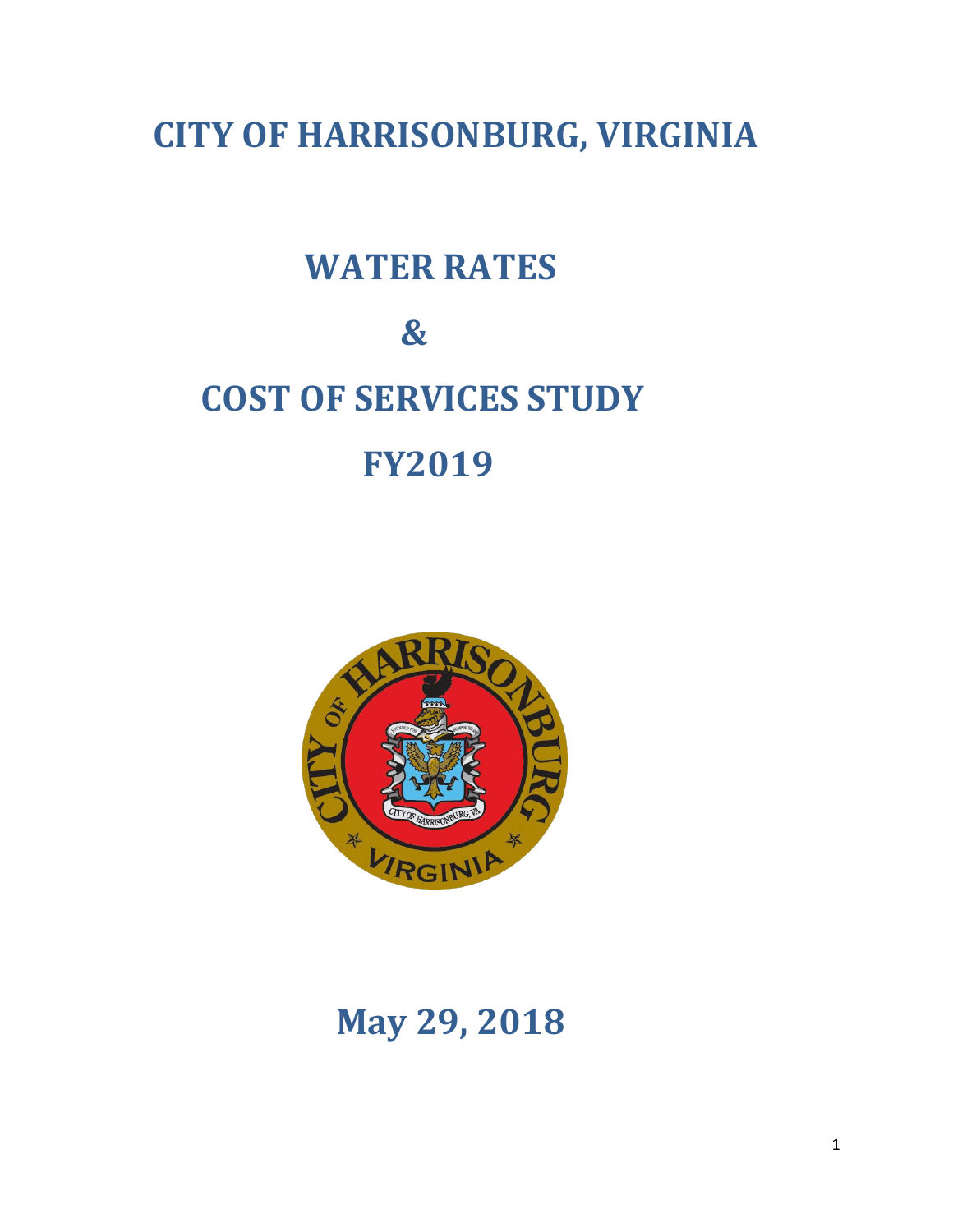# **Table of Contents**

- **I Introduction**
- **II Cost of Services Study (COSS)**
- **III Rate Design Study (RDS)**
- **IV COSS and Rate Study Results**
- **V Recommendations**
- **VI. Impact Analysis**
- **VII. Alternative Rate Schedule**

**Appendix A: COSS Analysis Spreadsheets**

**Appendix B: Rate Design #1: Uniform City Rates**

**Appendix C: Rate Design #2: Hybrid Declining Block Rates**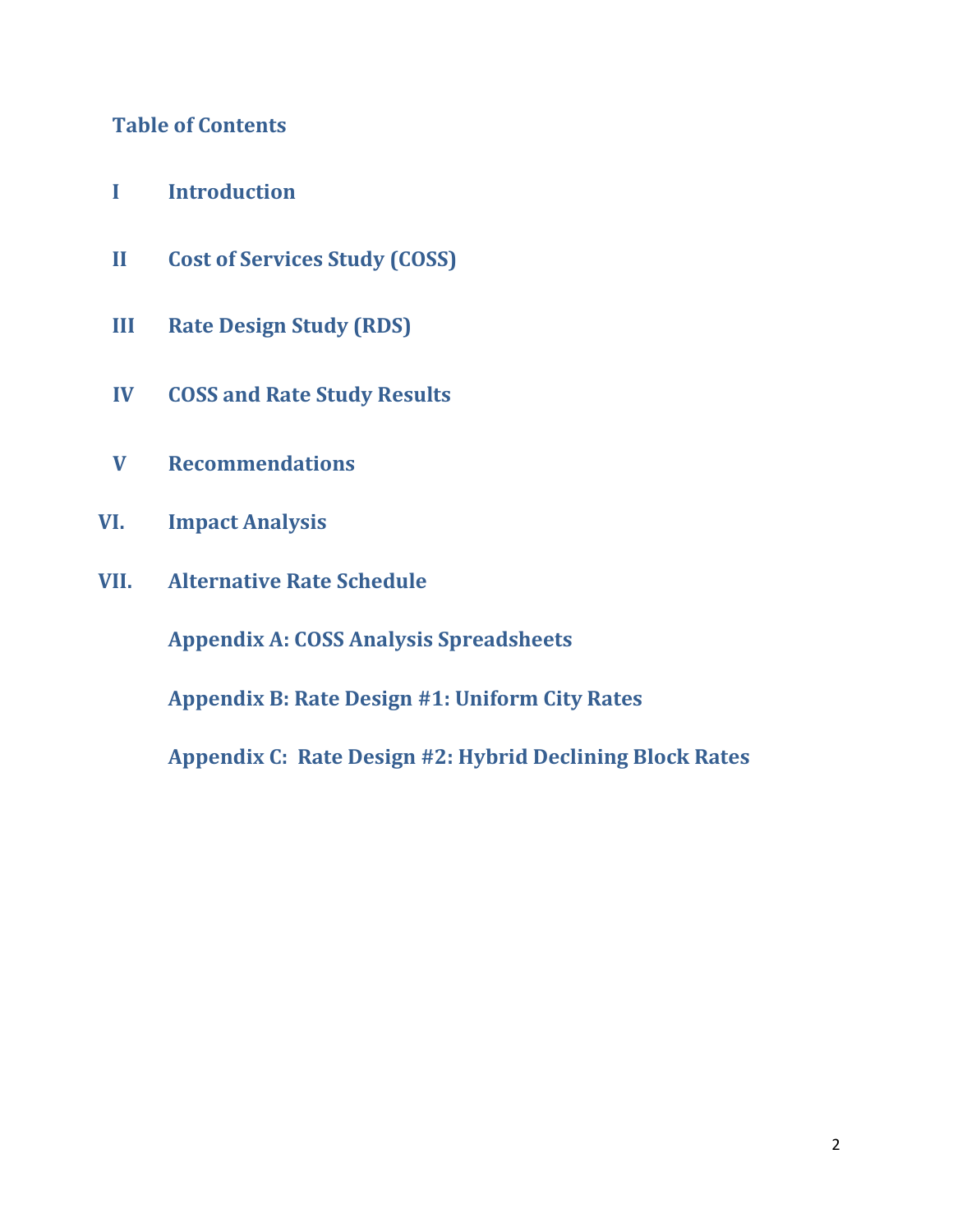# **I. Introduction**

The City of Harrisonburg (City) conducted a comprehensive cost of service study (COSS) and a rate design study (RDS) for its water enterprise fund finances for the FY 2019 budget. As a prerequisite of the COSS, the justification for required revenue had been established in the Harrisonburg City budget process. The recommendations of the COSS and RDS as summarized in this document served to increase equity in the apportionment of costs by charging customers in proportion to causality.

A presentation of the City of Harrisonburg customer user profile is shown below. The grouping of customers as shown were synonymous with the nomenclature used in the Harrisonburg Public Utilities Billing Department; thus data was inherently prearranged for the cohort analysis that was performed herein.

#### **CITY**

- **Residential**
- Apartments
- **Commercial**
- **Industrial**
- **Institutional**

#### **RURAL**

- **General**
- VPGC

#### **WHOLESALE**

• Rockingham County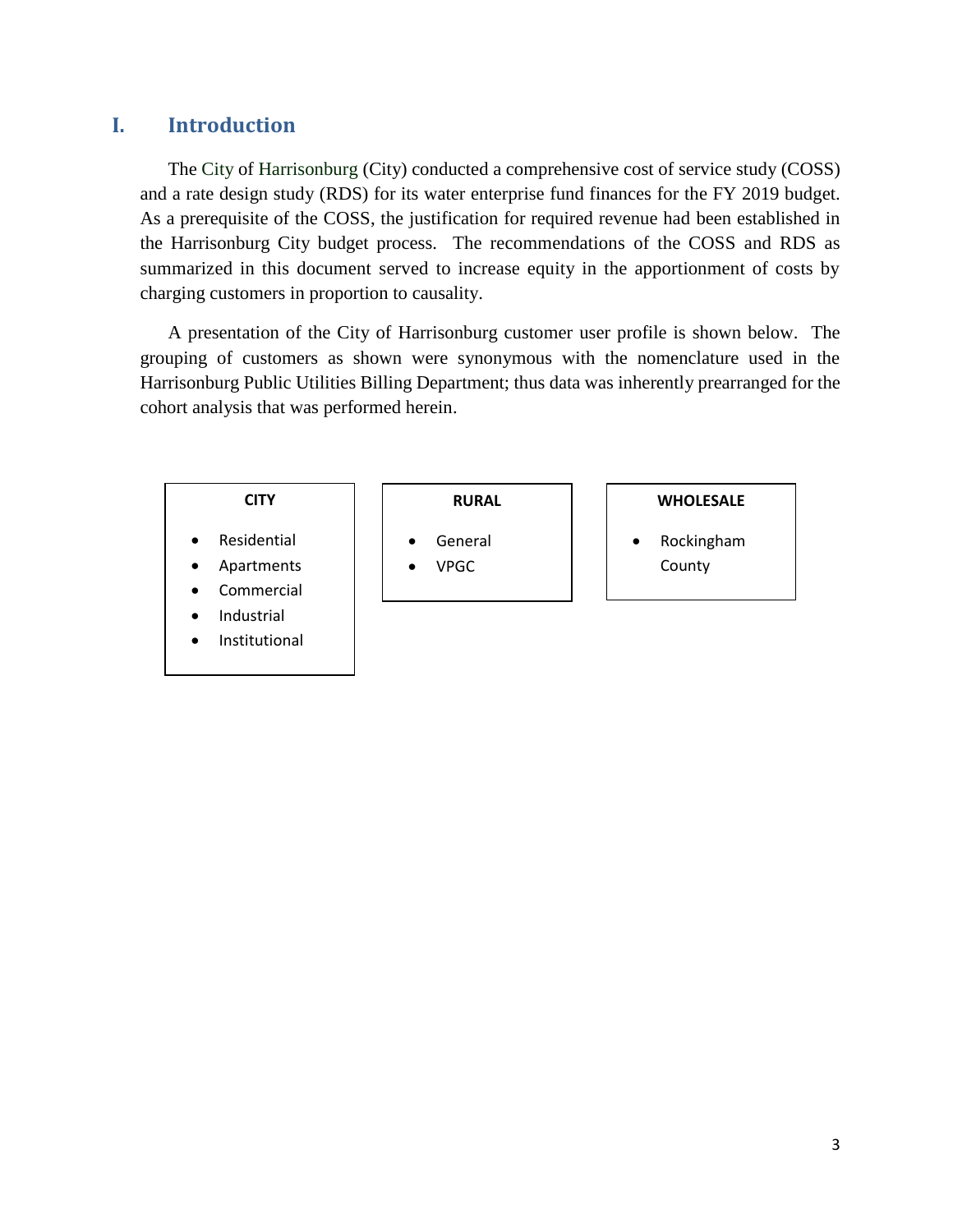# **II. Cost of Services (COSS) Analysis**

The COSS model was developed in house by staff at the Harrisonburg Public Utilities Department (HPU). The COSS study was performed in a series of eighteen spreadsheets that are provided in completed form in Appendix A.

#### *COSS Protocol:*

The cost of service model was the AWWA endorsed "Base-Extra Capacity Method". In this methodology the costs of services were separated into four primary cost components: (1) base costs, (2) extra capacity costs, (3) customer costs, and (4) direct fire protection costs. These costs by previously referenced components were then correlated to units of various services (average usage, max hour usage, max day usage, equivalent meters and fire flow demands) that each customer billing class was determined to place upon the Harrisonburg water system. Revenue targets were then derived for each customer class from the sum of all relevant apportioned cost components.

COSS methodology required collection and input of standard data that were specific to the Harrisonburg water system operations. In addition, the methodology also required the selection of some procedures by the analyst. Both data and procedures used in this analysis are summarized as follows.

#### *Standard COSS Data:*

Data specific input included:

- Average daily, maximum day and maximum hour system demands; (Appendix A, Table 1)
- Text book peaking factors for each customer class; (Appendix A, Table 2)
- Meter and equivalent meter inventories for each customer class; (Appendix A, Table 3)
- Sales volume and revenue for each customer class; (Appendix A, Table 5)
- Forecasted growth caps for average daily, maximum day and maximum hour demands; (Appendix A, Table 6)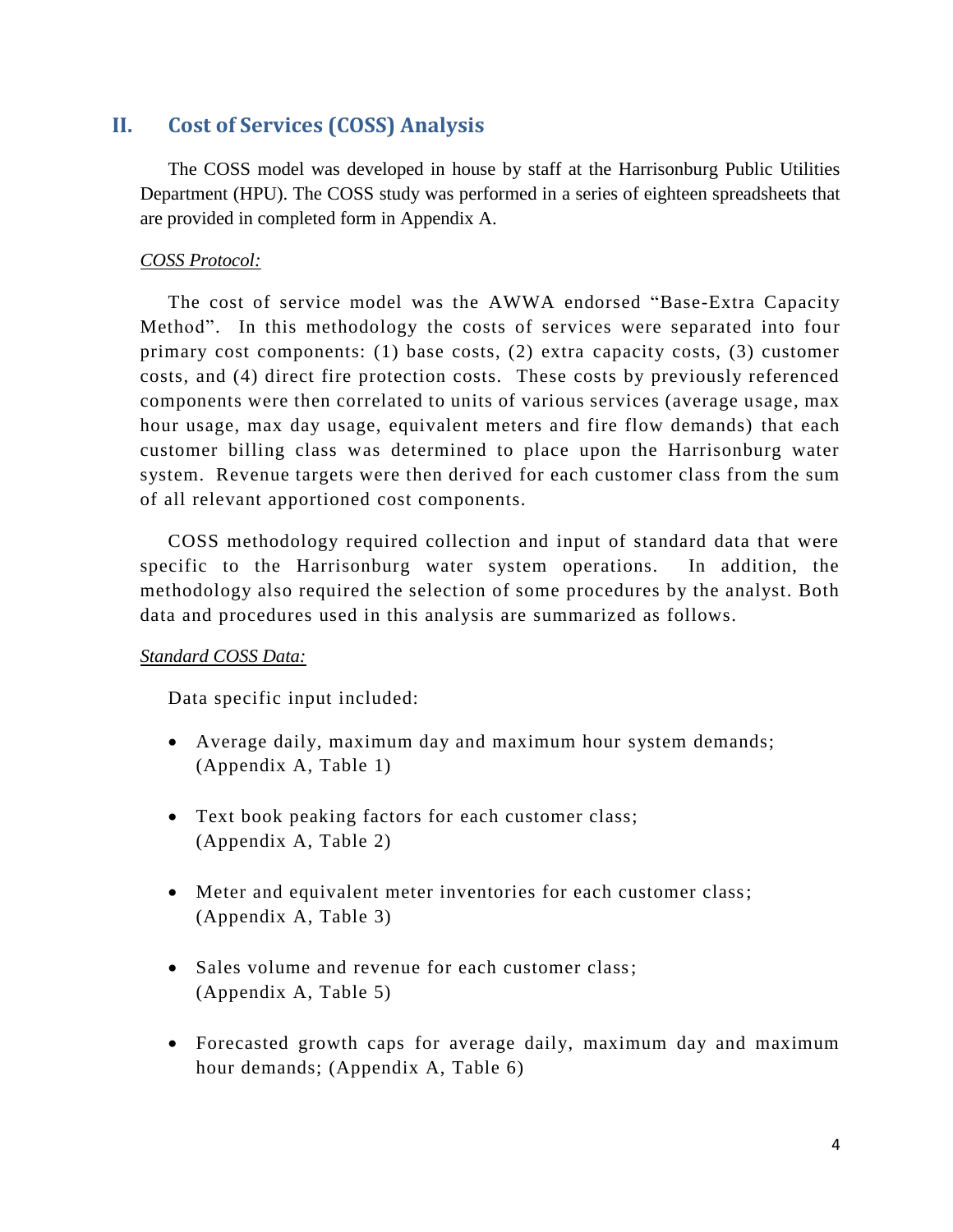- Replacement value, net book value and annual depreciation for water system assets; (Appendix A, Tables 7 & 8)
- Budget revenues and expenses; (Appendix A, Table 9)
- "Return on Investment" desired from "Outside City Customers" and "Wholesale Customers"; (Appendix A, Table 9)

#### *COSS Analyst Decisions:*

The decisions used by the analyst included:

• The required revenue was categorized using AWWA endorsed methodologies: The "Cash Needs Approach" was used to allocate costs for "Inside City Customers" versus the "Utility Basis Approach" that was used for "Outside City Customers". A comparison of the "Cash-Needs" and "Utility Basis" methods follow.

- + O & M Expenses + O & M Expenses
- + Taxes/Transfer Payments + Taxes/Transfer Payments
- 
- + Capital Improvements Funded From Rates + Return on Investment (Rate Base)
- 
- Cash-Needs Approach Utility-Basis Approach
	-
	-
- + Debt Service + Depreciation Expense
	-
- $=$  Total Revenue Requirements  $=$  Total Revenue Requirements

In the above methodologies a government-owned utility took the position that customers within the city were owner customers. They carried the risks and responsibilities of utility ownership. Inside-City customers could not "walk away" from the utility and the utility had a responsibility to develop the system to serve all customers within the jurisdictional boundaries. As such, owner revenue needs were determined by a "Cash Needs Approach".

In contrast, Outside-City and Wholesale customers were non-owner customers that had fewer risks than the owners. With this perspective, it was most appropriate to develop (or restate) the revenue requirements for the Outside-City and Wholesale customers on a Utility Basis. This provided an appropriate (fair) return on the value of the assets that were devoted to serving non-owner customer groups. When properly established, the rate of return under the utility basis for allocating cost of service would be fair to the owner customers, the Outside-City customers and the Wholesale customers. With purpose, the revenue generated from the return on investment (ROI) was then credited to the City customers and helped to retain lower in City rates.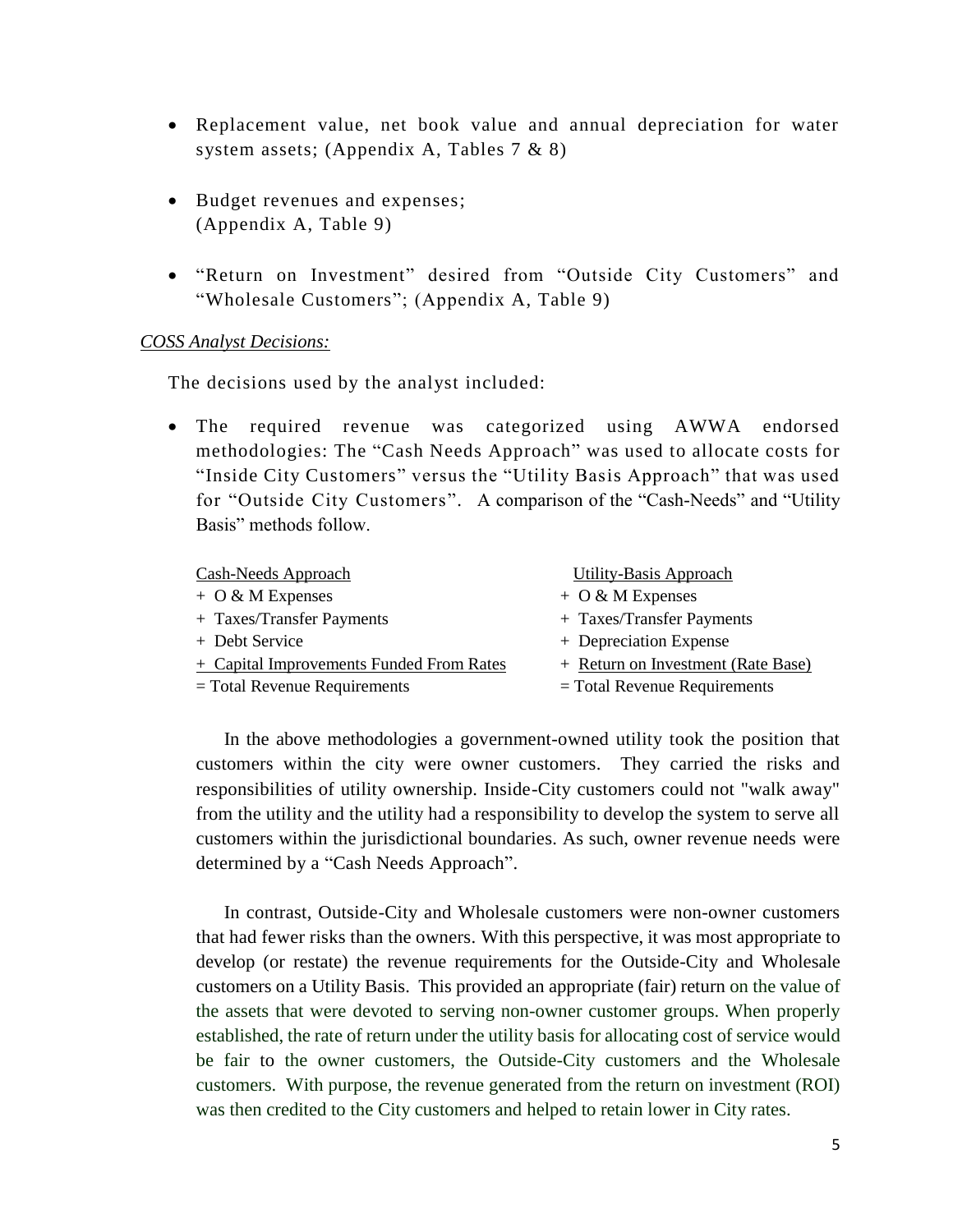- For data collection, a typical hybrid model approach was used. Specific demand and asset data were chosen from FY2017 test year which represented the most recent complete set of data that was available. In contrast, financial data was retrieved from the FY2019 proposed budget.
- The following costs were distributed to customers per usage and consumption patterns for the test year FY2017:
	- o Operation & maintenance costs
	- o Administrative costs
	- o Transfer costs
- The following costs were distributed to customers per equivalent meter value:
	- o Utility Billing costs
- The following costs were distributed per direct fire protection costs. They were passed on to the Fire Department as an internal transfer under nonrate revenue; thus, direct fire protection costs had no impact upon proposed water rates:
	- o Itemized costs for hydrant maintenance, repair and replacement
- Capital, debt, depreciation and ROI costs were apportioned to assets as shown in the chart below:

| Customer             | Water Supply                    | Water<br>Treatment                   | Distribution                                     |
|----------------------|---------------------------------|--------------------------------------|--------------------------------------------------|
| <b>Inside City</b>   | ∗<br>%u<br>total<br>asset value | ∗<br>%u<br>total<br>asset value      | City itemized asset<br>%u *<br>value             |
| <b>Outside City</b>  | %u * total asset<br>value       | $\ast$<br>%u<br>total<br>asset value | $100\%$ u * Outside City<br>itemized asset value |
| Rockingham<br>County | %u * total asset<br>value       | ∗<br>%u<br>total<br>asset value      | ∗<br>City itemized<br>% u<br>asset<br>value      |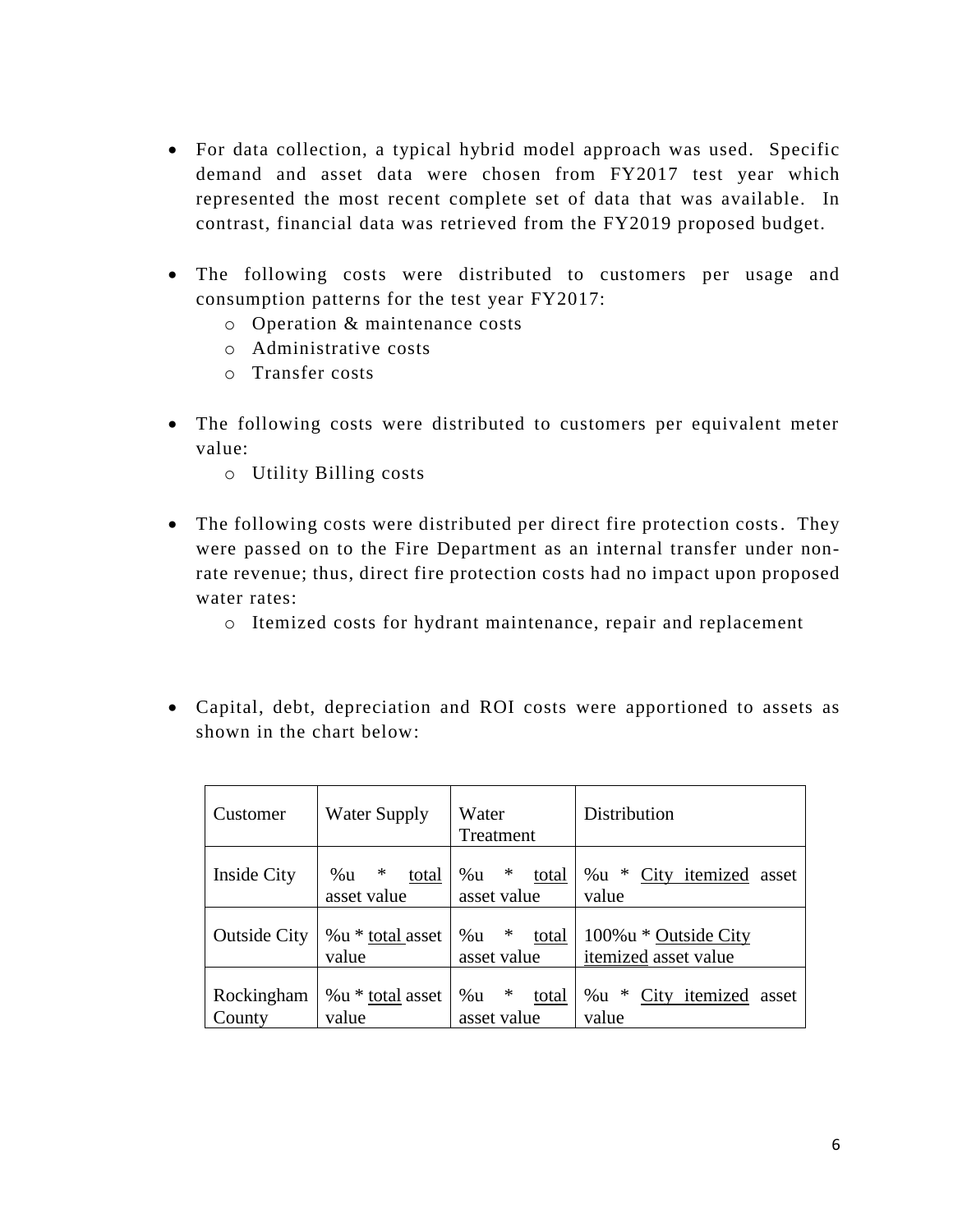#### Chart notes

- o %u is based on ultimate demand forecasting per Table 6; data was retrieve from the HPU "Raw Water Supply Management Plan"
- o Distribution assets were itemized between Inside and Outside City.
- o The locations of Rockingham County wholesale connections did not readily allow for specific itemization of assets as used for Outside City customers; therefore, the City-County assets were apportioned based upon ultimate demand forecasting per Table 6. The City County Agreement maximum allocation for 1.0 MGD was used to determine the depreciation and ROI from Rockingham County as a wholesale customer.
- o Depreciation was recognized as both a revenue and a cost in the Harrisonburg water budget and therefore had no impact to the COSS study.
- Non-rate revenue was credited against O&M costs using the same format used for distribution of O&M costs.
- The budget proposed \$1,167,740 from fund balance which is a one-time expense not included in the revenue requirements for this study; this cost is credited against capital expenses and therefore had no impact upon COSS and RDS results.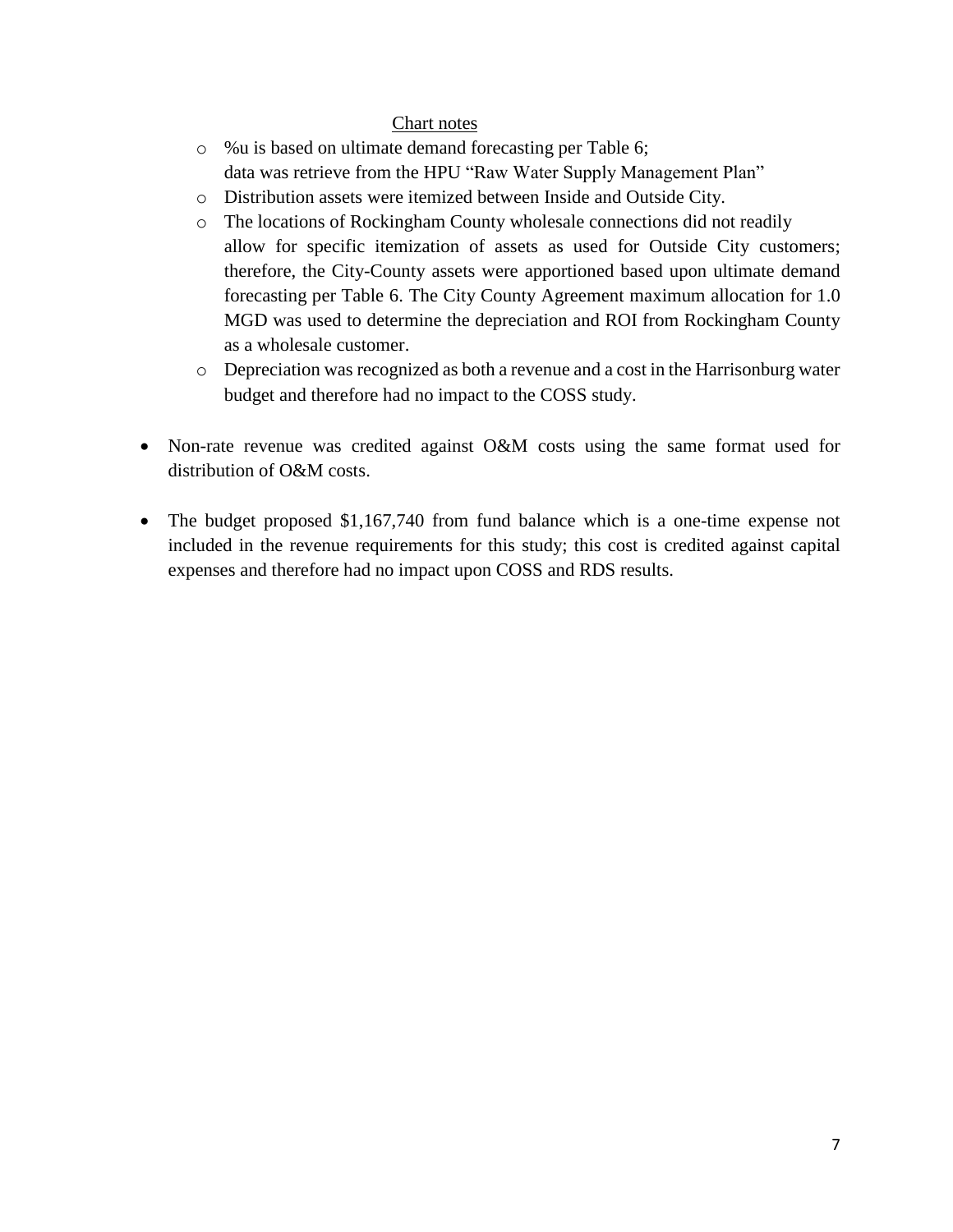# **III. Rate Design Study (RDS)**

The rate design model software used in the RDS was a product and service of Water-worth, a software vendor from Victoria, British Columbia. Outputs from the model software has been provided in Appendix B and Appendix C.

The City HPU and the Water Worth vendor had previously work together to enter specific information for Harrisonburg into the model. City water rate structure and the billing account data for the most recent twelve months were used in an initial calibration exercise. With given known inputs, HPU tested the model's forecasted financial outputs against known financial outputs. The calibration was determined to be successful.

The next step was to insert the target values from the COSS analysis into the Water Worth rate model. Thereafter, various modifications to rates were tested to determine the best fit to meet the COSS targets. Section IV as follows shows the results of the best fit recommendation. It should be noted that the following opportunities and constraints were honored in the rate analysis:

- The analysis was a zero-growth model; therefore, expected sales volume (gallons) in FY2019 was forecasted to match sales volume (gallons) from FY2018.
- Revenue from seasonal rates was included as an adjustment.
- The ROI was set at 4.5% for rural customers (direct service by the City) and 0.0% for wholesale sales to Rockingham County.
- The rates to Rockingham County could only be adjusted per City County contract agreement
- The percentage of revenue from fixed rates (minimum bills) should be greater than 20%.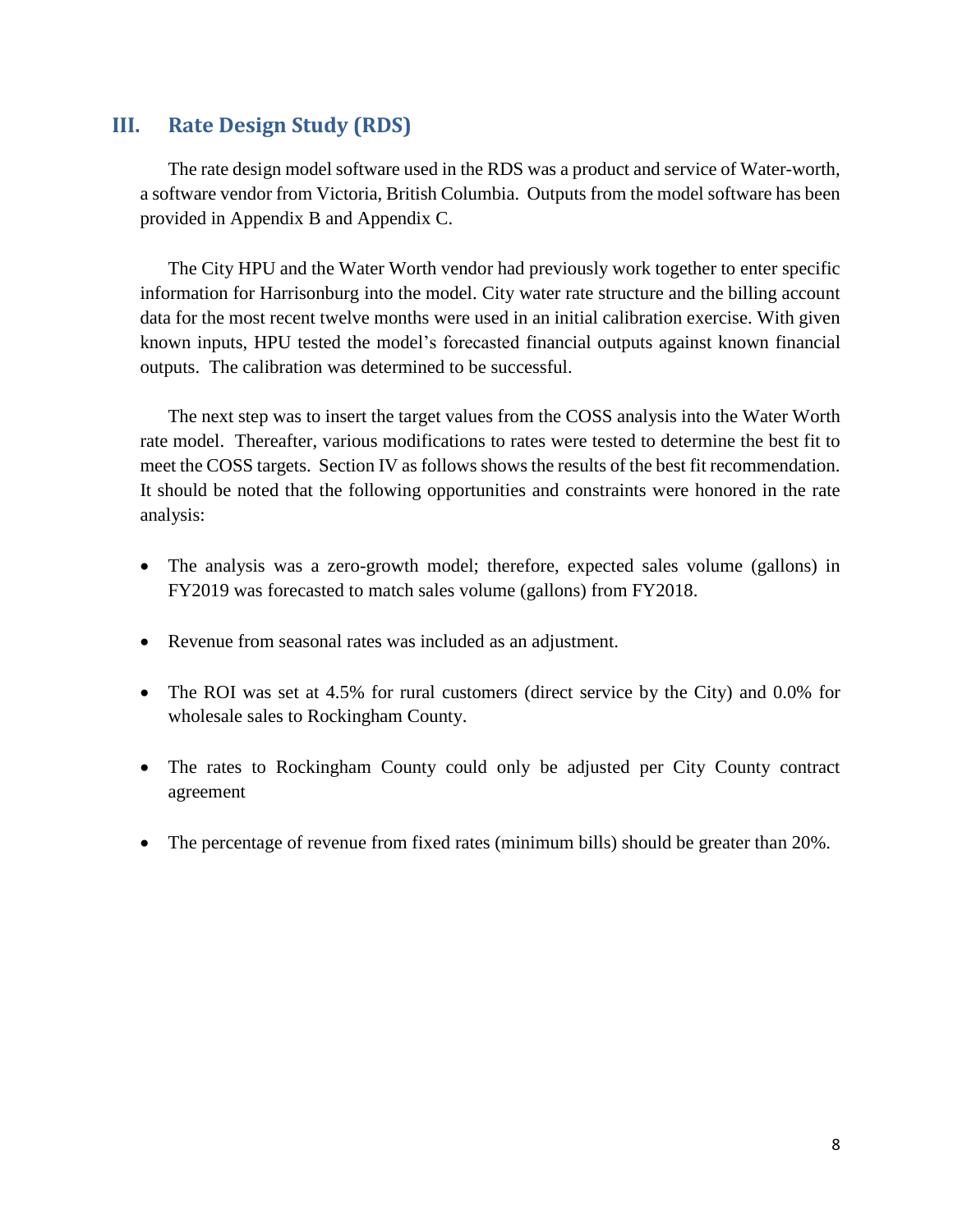# **IV. COSS and Rate Study Results**

The results of the best fit rate structure and schedule that were considered are shown below. The following is a summary of cost distribution to the customers that also allows a comparison to the COSS defined targets.

| <b>Customer</b>       | <b>COSS Target</b> | <b>Rate Revenue</b> | <b>Difference</b> | \$from minimum |
|-----------------------|--------------------|---------------------|-------------------|----------------|
| <b>Residential</b>    | \$1,990,562        | \$1,956,109         | (\$34,453)        | \$1,384,062    |
| <b>Apartments</b>     | \$958,830          | \$1,049,269         | \$90,439          | \$783,023      |
| <b>Industrial</b>     | \$1,579,394        | \$1,648,780         | \$69,386          | \$526,747      |
| <b>Institutional</b>  | \$1,139,702        | \$1,123,423         | (516, 278)        | \$43,171       |
| <b>City Municipal</b> | \$906,434          | \$818,154           | (588, 280)        | \$153,165      |
| <b>Rural</b>          | \$444,345          | \$468,362           | \$24,017          | \$265,090      |
| <b>VPGC</b>           | \$1,020,540        | \$1,079,066         | \$58,527          | \$19,171       |
| <b>RoCo</b>           | \$380,219          | \$290,206           | (590, 012)        | \$0            |
| Total                 | \$8,466,660        | \$8,481,319         | \$14,659          | \$3,198,913    |

Total revenue requirements were met with the selected structure and schedule of rates.

Whereas the City's current water rate structure is by user size groups rather than by customer type groups, an exact fit for each customer group was not feasible to obtain. A correction for one group would move another away from the target. With this constraint and the best fit recommendation as selected, City apartments, City industrial users and rural customers slightly overpay as revenues from others, including \$90,000 from Rockingham County, fall short of the COSS targets.

The amount of revenue from minimum bills at \$3,198,913 is 39% of total revenue and exceeds the minimum threshold of 20% for fixed revenue.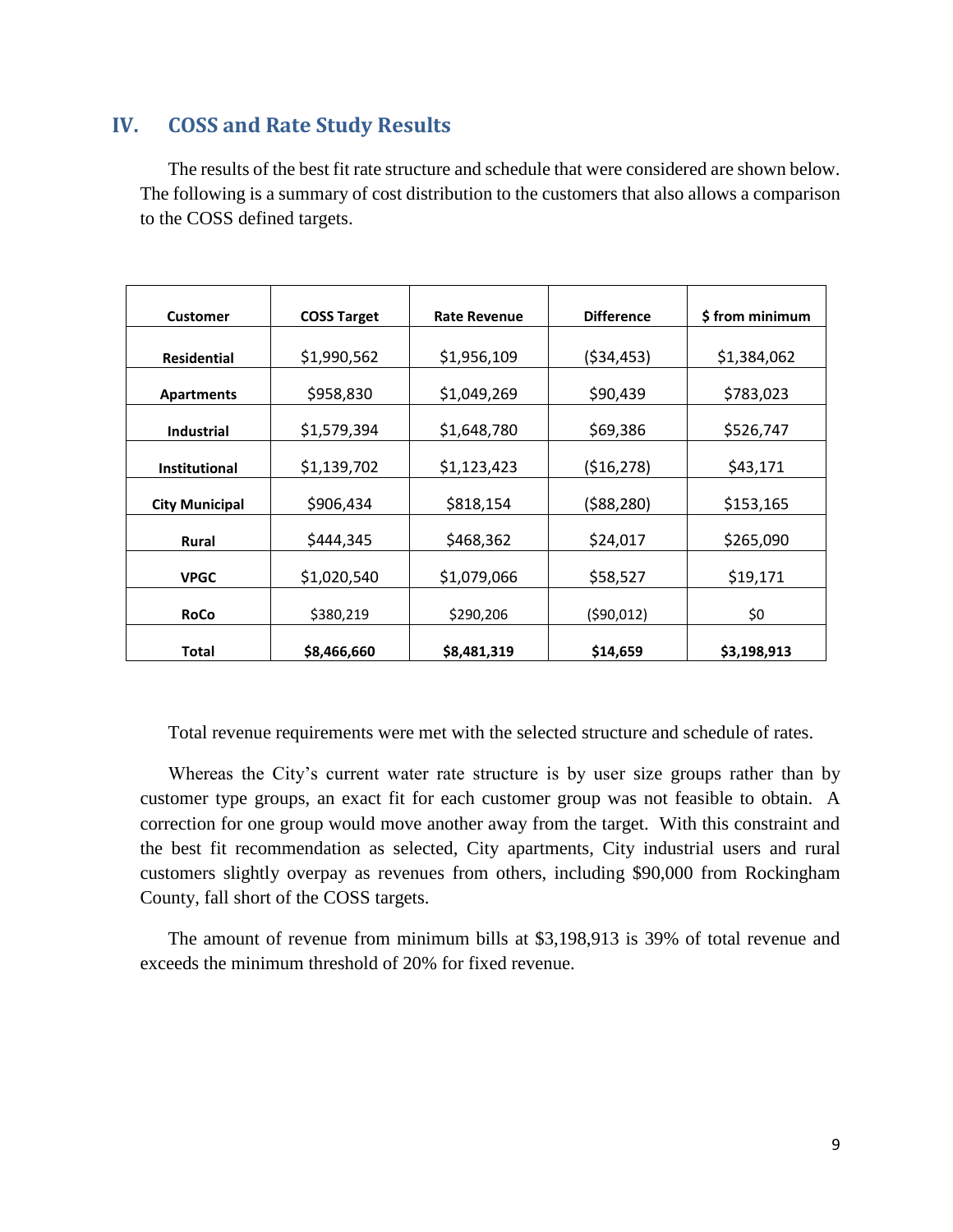# **V. COSS and Rate Study Recommendations**

The following changes to City, rural and wholesale rates achieve the cost distribution among customers as shown in the previous section. The City rates as shown below moved to a uniform rate as compared to the declining block rates as shown under current FY2018 rates. Rural rates remained declining block rate structure.

City Rates

| Gallons per Month | Fy2018 Rates per 1000 gallons<br>per month | Fy2019 Rates per 1000 gallons<br>per month |
|-------------------|--------------------------------------------|--------------------------------------------|
| < 2,500           | \$3.11                                     | \$3.21                                     |
| $2,500 - 25,000$  | \$3.11                                     | \$3.21                                     |
| 25,000-250,000    | \$3.11                                     | \$3.21                                     |
| >250,000          | \$2.75                                     | \$3.21                                     |

Rural Rates

| Gallons per Month | Fy208<br>Rates per<br>gallons per month | 1000   Fy2019 Rates per<br>1000<br>gallons per month |
|-------------------|-----------------------------------------|------------------------------------------------------|
| < 2,500           | \$5.07                                  | \$5.37                                               |
| $2,500 - 25,000$  | \$5.07                                  | \$5.37                                               |
| 25,000-250,000    | \$5.07                                  | \$5.37                                               |
| >250,000          | \$4.14                                  | \$4.43                                               |

The above rate schedule (plus seasonal charge of \$0.25/1000 gallons and applicable minimum charges) will generate \$8,481,319. The forecasted rate of return on 2,161,045,532 (5.92 MGD) gallons billed was \$3.92 /1000 gallons.

Rockingham County rates were re-established in 2006 at equal to City resident rates at \$2.15/1000 gallons. The FY2019 forecast for City customers was \$3.74 / 1000 gallons (\$6,643,684 @ 1,775,037,532 gallons). Rockingham County rates were increased to \$3.74 / 1000 gallons to recognize the same 74% increase incurred since 2006.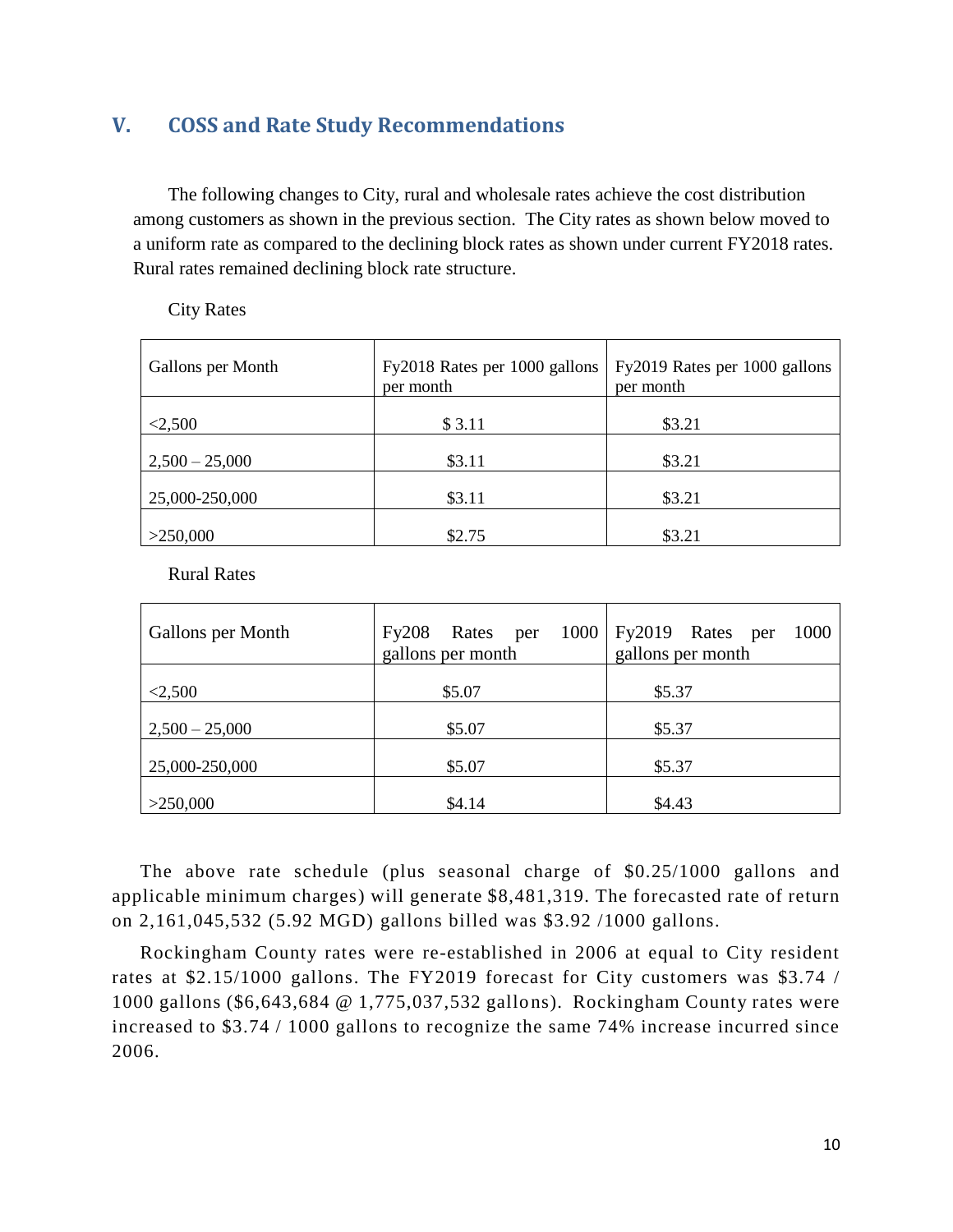#### **VI. Impact Analysis**

The benchmark usage for residential customers is 5,000 gallons per month. As shown below, the Harrisonburg's residential benchmark for water will increase 3.15% to \$16.05 per month. The residential benchmark for water plus sewer (\$0.09 / 1000 gallons sewer increase) will increase 3.94% to \$44.10 per month.

The benchmark usage for industrial customers is 1,000,000 gallons per month. As shown below, the Harrisonburg's industrial benchmark for water will increase 18.4% to \$3,201.00 per month. The industrial benchmark for water plus sewer (\$0.09 / 1000 gallons sewer increase) will increase 17.1% to \$9,560.00 per month.

| Monthly Bill: \$ / month    | Fy2018                                        | FY2019                                        |  |
|-----------------------------|-----------------------------------------------|-----------------------------------------------|--|
| Residential Benchmark 5,000 | $$15.56$ water<br>$$43.40$ water + sewer      | $$16.05$ water<br>$$44.10$ water + sewer      |  |
| Industrial Benchmark: 1M    | \$2,840.01 water<br>$$8,340.45$ water + sewer | \$3,210.00 water<br>$$9,560.00$ water + sewer |  |

Shown in the two trend graphs below are the Harrisonburg and Virginia statewide benchmarks for monthly bills based on 5,000 gallons that is typical for residential users and 1,000,000 gallons that is typical for an industrial user. The trends show that Harrisonburg will remain competitive and significantly lower with respect to average monthly charges.

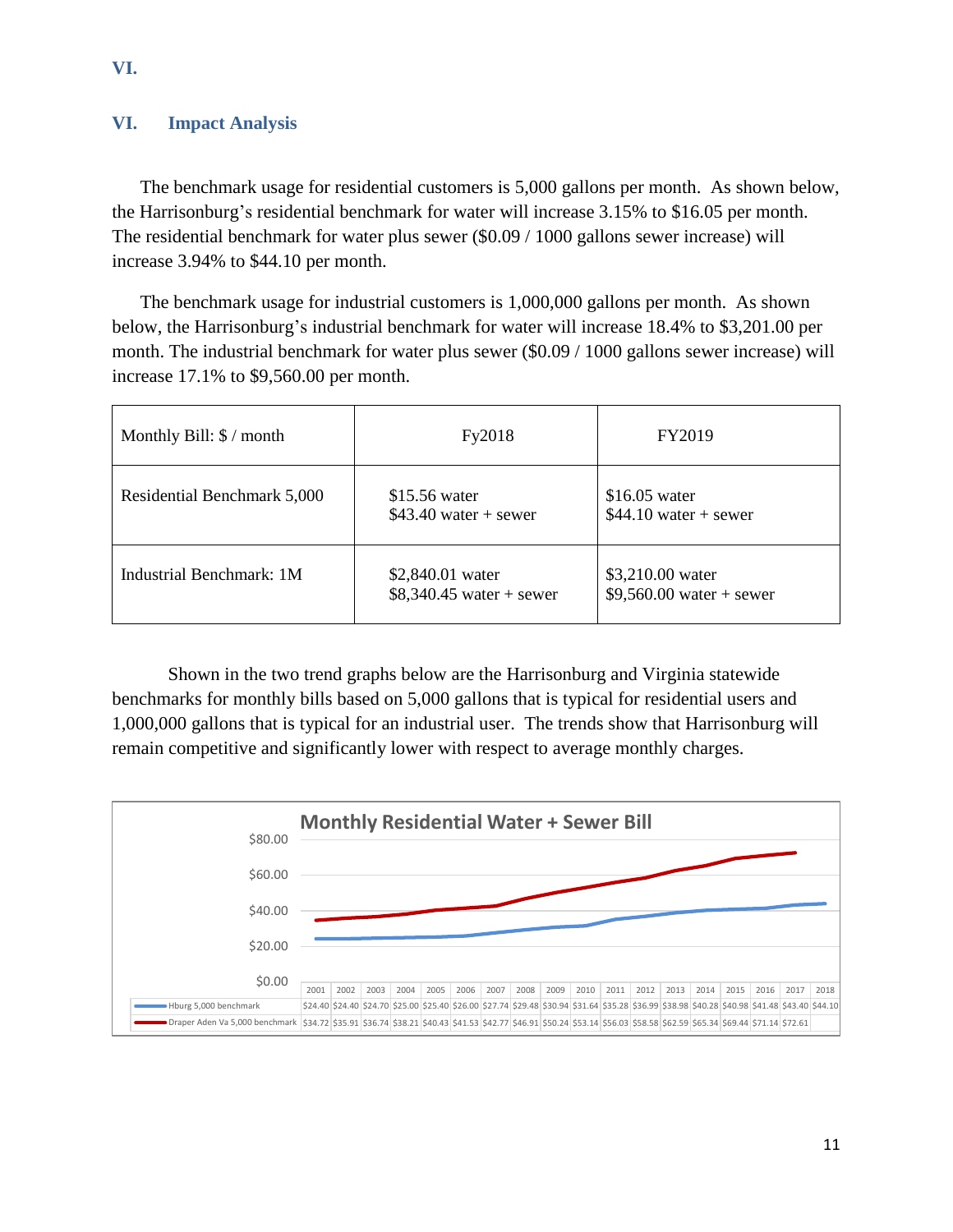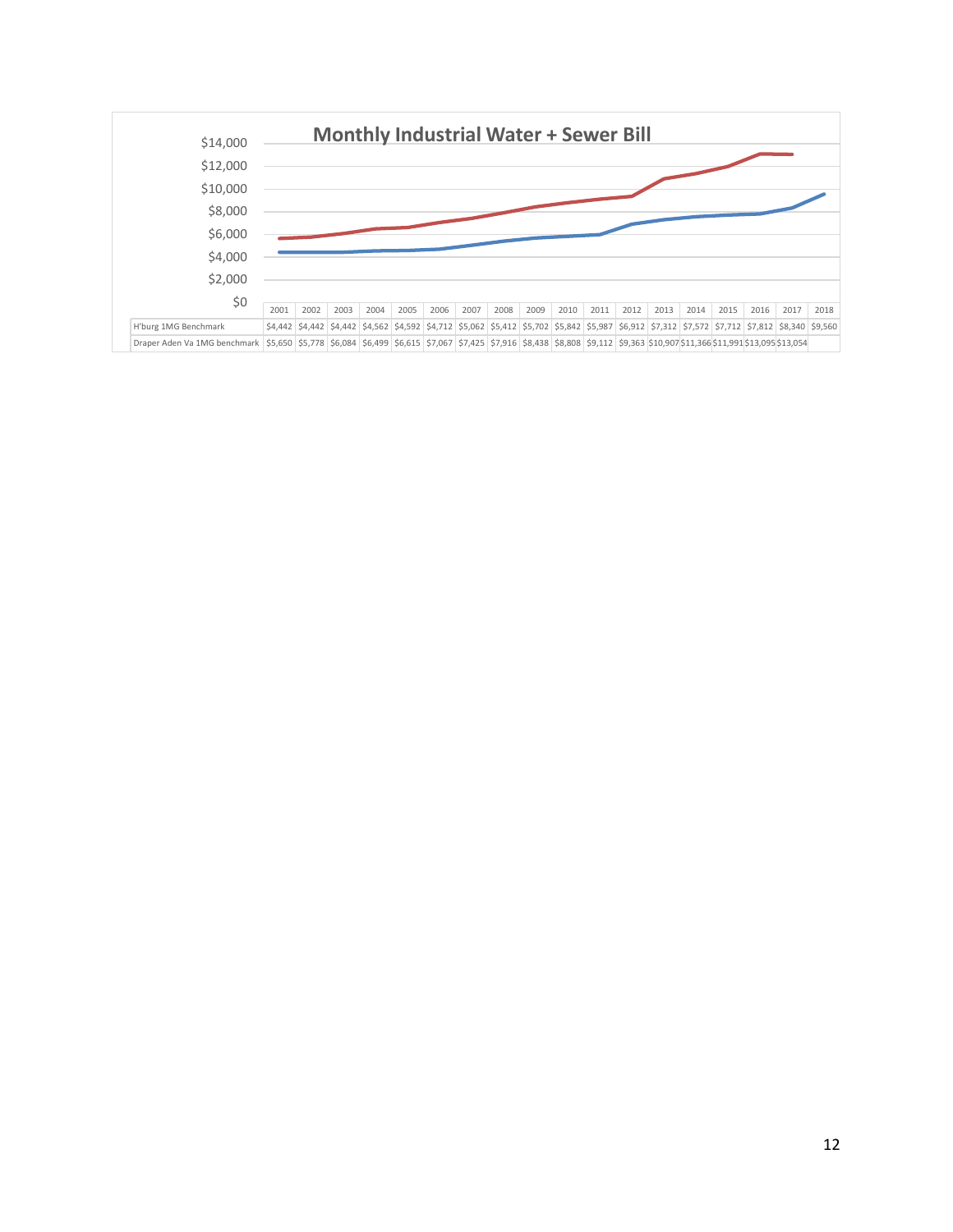### **VII. Alternative Rate Schedule**

Due to the significant impact to the large water users, and a forth coming rate adjustment in FY2020 to accommodate additional debt in FY2020, Appendix C of this document provided the results of an alternative rate schedule. The alternative rate schedule has been prepared with purpose as a temporary lesser impact to the large users until the next COSS and RDS is performed. The alternative rate schedule is provided in Appendix C; it does not completely abort the existing declining block rate format, but in comparison to existing rates it moves closer to the future uniform rate.

The alternative rate schedule will be recommended and thereby would supersede the COSS recommendation for FY2019; but with understanding that fully meeting COSS recommendations will remain the staple of future rate schedule planning. This recommendation includes the following:

*Proposed Rates*

City Rates

| Gallons per Month | Fy2018 Rates per 1000 gallons per<br>month | Fy2019 Rates per 1000 gallons per<br>month |
|-------------------|--------------------------------------------|--------------------------------------------|
| < 2,500           | \$ 3.11                                    | \$3.30                                     |
| $2,500 - 25,000$  | \$3.11                                     | \$3.30                                     |
| 25,000-250,000    | \$3.11                                     | \$3.30                                     |
| >250,000          | \$2.75                                     | \$3.00                                     |

Rural Rates

| Gallons per Month | Fy208 Rates per 1000 gallons per<br>month | Fy2019 Rates per 1000 gallons per<br>month |
|-------------------|-------------------------------------------|--------------------------------------------|
| < 2,500           | \$5.07                                    | \$5.37                                     |
| $2,500 - 25,000$  | \$5.07                                    | \$5.37                                     |
| 25,000-250,000    | \$5.07                                    | \$5.37                                     |
| >250,000          | \$4.14                                    | \$4.43                                     |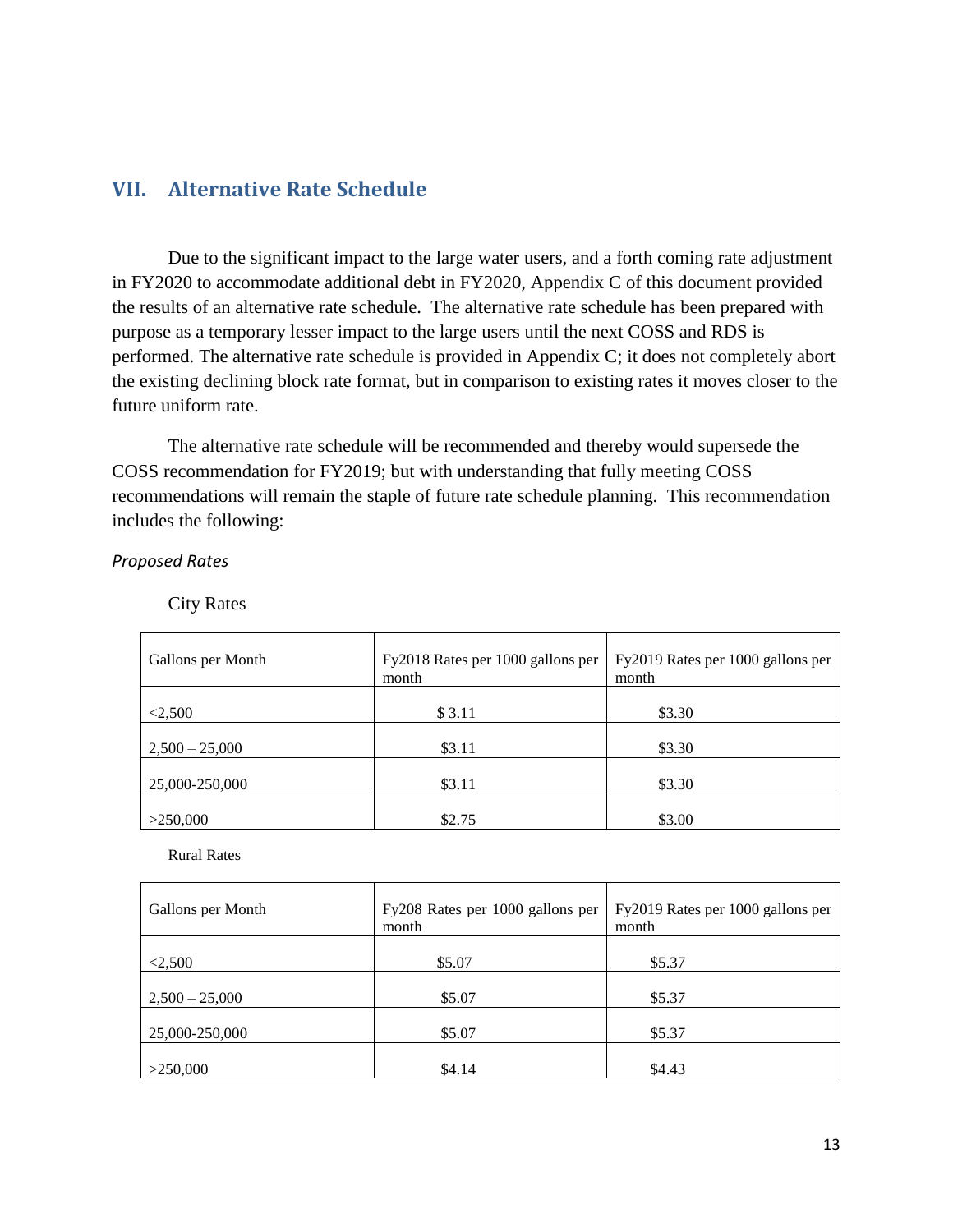#### Rockingham County rates will be \$3.74 / 1000 gallons as determined previously.

| <b>Customer</b>       | <b>COSS Target</b> | <b>Rate Revenue</b> | <b>Difference</b> | \$from minimum |
|-----------------------|--------------------|---------------------|-------------------|----------------|
| <b>Residential</b>    | \$1,990,562        | \$2,009,492         | \$18,900          | \$1,422,868    |
| <b>Apartments</b>     | \$958,830          | \$1,054,134         | \$95,304          | \$759,993      |
| <b>Commercial</b>     | \$1,579,394        | \$1,655,713         | \$76,319          | \$541,515      |
| <b>Industrial</b>     | \$1,139,702        | \$1,064,608         | (\$75,093)        | \$44,382       |
| <b>Institutional</b>  | \$906,434          | \$798,562           | (5107, 872)       | \$157,459      |
| <b>City Municipal</b> | \$46,635           | \$48,918            | \$2,283           | \$25,171       |
| <b>Rural</b>          | \$444,345          | \$468,362           | \$24,017          | \$265,090      |
| <b>VPGC</b>           | \$1,020,540        | \$1,079,066         | \$58,527          | \$19,171       |
| RoCo                  | \$380,219          | \$290,206           | (590, 012)        | \$0            |
| <b>Total</b>          | \$8,466,660        | \$8,469,032         | \$2,372           | \$3,235,649    |

#### *COSS Analysis*

Revenue goals have been met and the fixed revenue remains strong at 39%.

City Industrial and institutional users along with Rockingham County remain short of meeting COSS goals. The former is due to the alternative rate schedule and the latter is due to contract agreement terms.

#### *Impact Analysis*

The benchmark residential user increased 3.2 % overall from \$43.40 per month to \$44.80 per month (table); this remains below the 2017 statewide average of \$72.61 per month (62% of D.A. Virginia Control Group). See trend figure below.

The benchmark industrial user increases 3.9 % overall from \$8,544 per month to \$8,878 per month (table); this remains below the 2017 statewide average of \$13,054 per month (68%) of D.A. Virginia Control Group). See trend figure below.